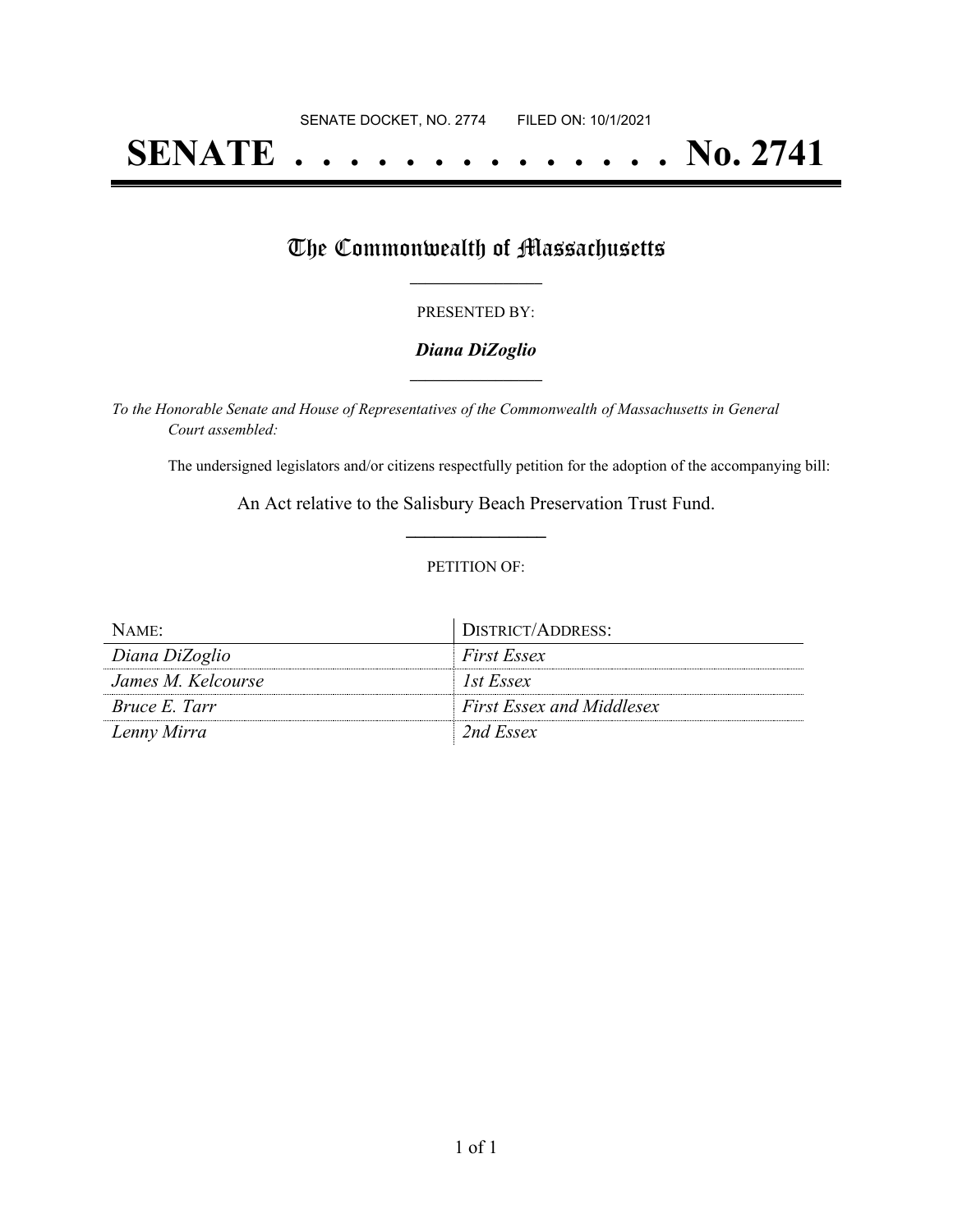# SENATE DOCKET, NO. 2774 FILED ON: 10/1/2021 **SENATE . . . . . . . . . . . . . . No. 2741**

By Ms. DiZoglio, a petition (accompanied by bill, Senate, No. 2741) (subject to Joint Rule 12) of Diana DiZoglio, James M. Kelcourse, Bruce E. Tarr and Lenny Mirra for legislation relative to the Salisbury Beach Preservation Trust Fund. Environment, Natural Resources and Agriculture.

### The Commonwealth of Massachusetts

**In the One Hundred and Ninety-Second General Court (2021-2022) \_\_\_\_\_\_\_\_\_\_\_\_\_\_\_**

**\_\_\_\_\_\_\_\_\_\_\_\_\_\_\_**

An Act relative to the Salisbury Beach Preservation Trust Fund.

Be it enacted by the Senate and House of Representatives in General Court assembled, and by the authority *of the same, as follows:*

| $\mathbf{1}$   | SECTION 1. Subsection (a) of section 35PP of chapter 10 of the General Laws, as                     |
|----------------|-----------------------------------------------------------------------------------------------------|
| $\overline{2}$ | appearing in the 2020 Official Edition, is hereby amended by striking out, in the first sentence,   |
| 3              | the second time they appear, the words "Salisbury Beach" and inserting in place thereof the         |
| $\overline{4}$ | following words:- the Salisbury Beach dune and beach system, including public and private           |
| 5              | property. All revenues credited under this section shall remain in said Salisbury Beach             |
| 6              | Preservation Trust Fund to: acquire sand for the restoration and stabilization of Salisbury Beach   |
| $\tau$         | and the protective dune system abutting Salisbury Beach; acquire, install and maintain dune         |
| 8              | stabilization plants and sand fencing; fund the costs of beach nourishment and dune stabilization   |
| 9              | and restoration projects in part or in their entirety or by providing local or state matching funds |
| 10             | for coastal resilience projects by other governmental or nongovernmental entities.                  |
| 11             | SECTION 2. Said subsection (a) of said section 35PP of said chapter 10 is hereby further            |
|                |                                                                                                     |

12 amended by striking out the words "at any point during a fiscal year".